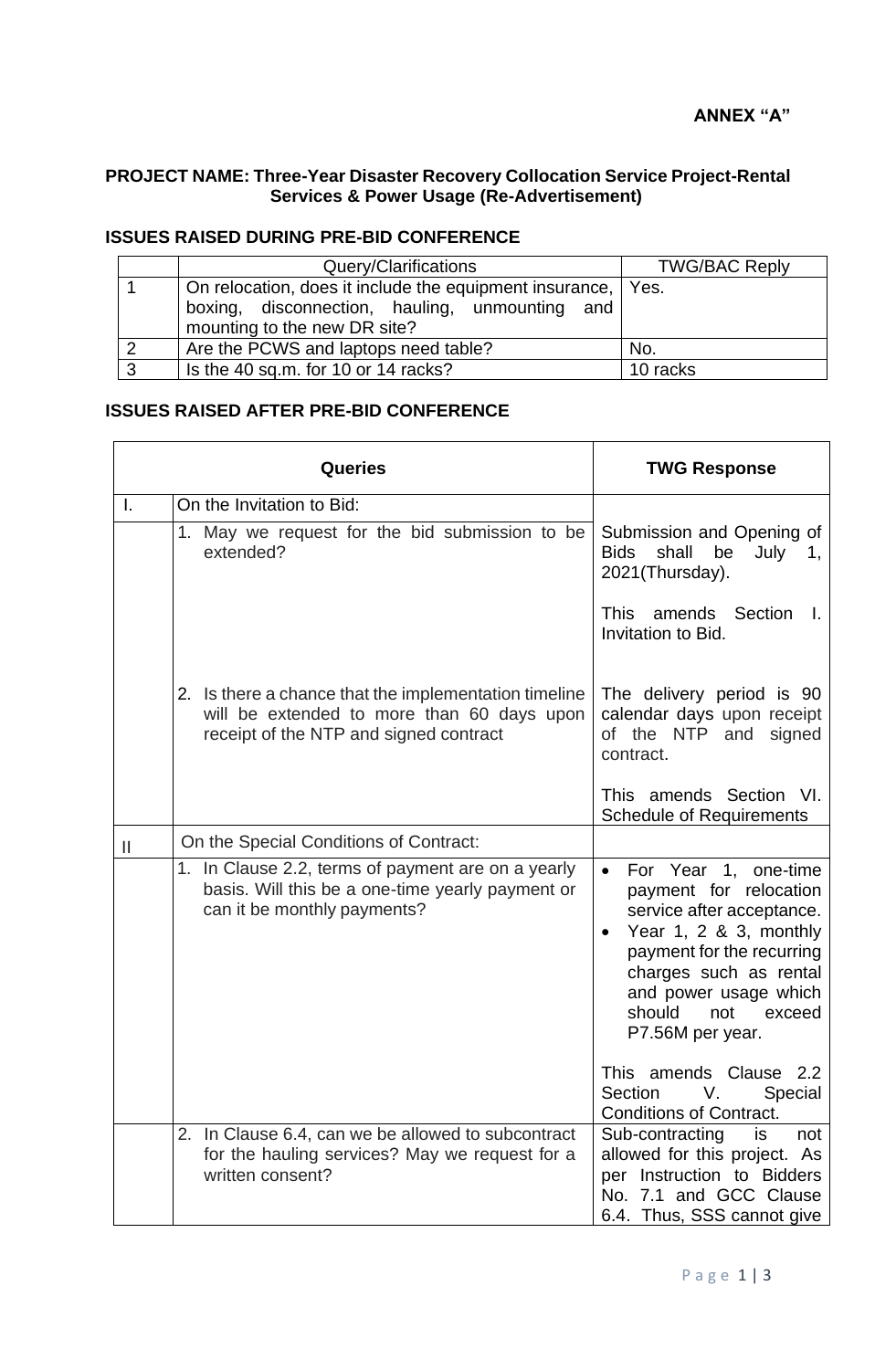|                | <b>Queries</b>                                                                                                                                                                                                                                                                                                                                                                           | <b>TWG Response</b>                                                                                                                                            |
|----------------|------------------------------------------------------------------------------------------------------------------------------------------------------------------------------------------------------------------------------------------------------------------------------------------------------------------------------------------------------------------------------------------|----------------------------------------------------------------------------------------------------------------------------------------------------------------|
|                |                                                                                                                                                                                                                                                                                                                                                                                          | written consent for hauling<br>services.                                                                                                                       |
|                | 3. In Clause 6.3 liability due to Force Majeure, may<br>we request to include: except for accrued rights<br>or payment obligations                                                                                                                                                                                                                                                       | We maintain Clause 6.3                                                                                                                                         |
|                | 4. In Clause 6.13, may we request to include the<br>following limitation of liabilities:                                                                                                                                                                                                                                                                                                 | We maintain Clause 6.13                                                                                                                                        |
|                | Indemnification<br>arising<br>from<br>gross<br>a.<br>negligence, fraudulent act or omission,<br>willful<br>and/or<br>misconduct<br>in<br>the<br>implementation of the agreement                                                                                                                                                                                                          |                                                                                                                                                                |
|                | b. Limited responsibility for injury, death, loss<br>or damage provided that there is no<br>contributory negligence in SSS part.                                                                                                                                                                                                                                                         |                                                                                                                                                                |
|                | Neither party shall not be liable for any<br>C.<br>special, indirect, consequential or incidental<br>damages, including loss of profits<br>or<br>revenues, or loss of prospective business<br>advantage regardless of whether Innove<br>had been advised of such damages or<br>whether that liability arises in contract, tort,<br>strict liability, breach of warranty or<br>otherwise. |                                                                                                                                                                |
|                | d. Neither party will be liable for direct<br>damages in excess of what has been paid<br>by SSS within the twelve-month period<br>immediately prior to the event of claim.                                                                                                                                                                                                               |                                                                                                                                                                |
| $\mathbf{III}$ | On the Technical Specifications                                                                                                                                                                                                                                                                                                                                                          |                                                                                                                                                                |
|                | 1. In 1.1.7, what does the branches mean? Is this<br>equivalent to the PDU so that 2 PDU per rack<br>totals 10 racks?                                                                                                                                                                                                                                                                    | 20 Branches- refers to the<br>UPS panel board that has 20<br>pcs. circuit breakers with<br>receptacles or outlet, placed<br>over the cable tray rated<br>30AT. |
|                | 2. In 1.2.5, does the total data center area<br>requirement of 400sqm include white space,<br>NOC/FOC, facilities etc.?                                                                                                                                                                                                                                                                  | Yes.                                                                                                                                                           |
|                | 3. In 1.2.7, can the location of the room also be<br>located on the ground or 1st floor? Globe<br>standard deployments are mostly at the ground<br>or 1st floor.                                                                                                                                                                                                                         | Yes.<br>Please refer to 1.2.7 of the<br><b>Section</b><br>VII.<br><b>Technical</b><br>Specifications.                                                          |